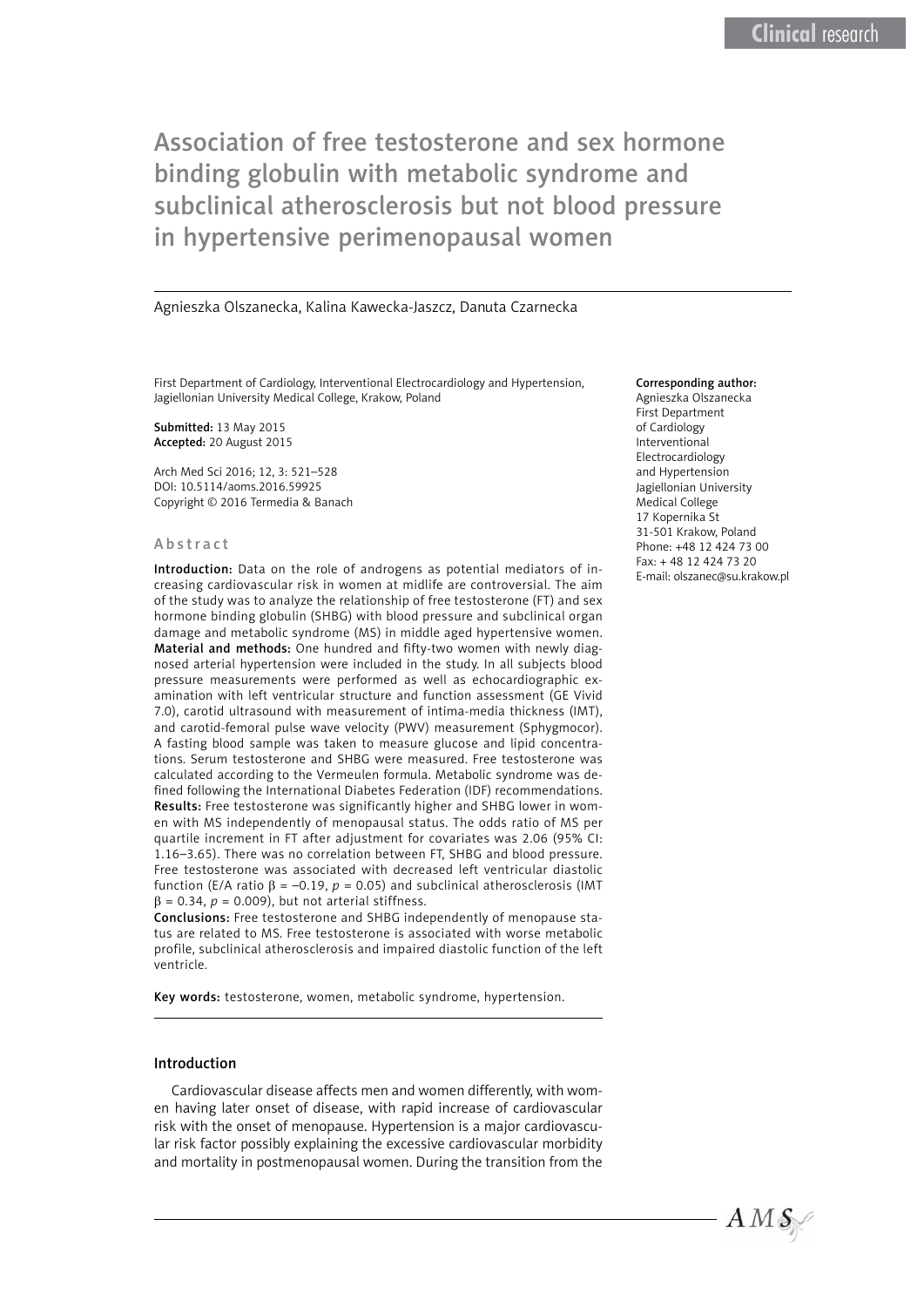premenopause to postmenopause state, many women also experience weight gain and central fat deposition [1]. It is likely that the enhanced cardiovascular risk in postmenopausal women is associated with metabolic syndrome (MS). Metabolic syndrome carries a fourfold higher risk of cardiovascular events in females than in males [2]. In a hypertensive female this risk may be partially mediated through an increased prevalence of hypertension-induced preclinical cardiovascular damage. Research has recently refocused interest on the cardiovascular role of androgens, shifting attention away from estrogens toward testosterone and sex hormone-binding globulin (SHBG) as potential mediators of increasing cardiovascular risk in women at midlife. In postmenopausal women androgens are unopposed by estrogen levels, but whether it plays a role in cardiometabolic risk modulation remains unclear.

Since androgen replacement therapy is increasingly being used for the treatment of sexual dysfunction and decreased well-being in postmenopausal women, its impact on lipid and metabolic parameters related to cardiovascular health should be studied thoroughly.

The aim of the study was to analyze the relationship of free testosterone (FT) and SHBG with blood pressure, hypertension-related subclinical organ damage and MS in hypertensive perimenopausal women.

## Material and methods

## Study group

We recruited consecutive female patients aged 40–60, who were referred to the Outpatient Clinic of the 1<sup>st</sup> Department of Cardiology and Hypertension by general physicians with newly diagnosed, untreated mild to moderate hypertension to undergo 24-h ambulatory blood pressure monitoring (ABPM). Diagnosis of hypertension by general physicians was based on the office blood pressure measurements taken on two separate visits using semiautomatic, validated, oscillometric devices in accordance with European Society of Cardiology (ESC) and European Society of Hypertension (ESH) guidelines [3]. Hypertension was defines as average blood pressure equal to or exceeding 140 mm Hg systolic or 90 mm Hg diastolic. In all subjects 24-h ABPM (SpaceLabs 90210, SpaceLabs Inc., Redmond, Washington, USA), with blood pressure readings every 15 min during the day and every 20 min during the night, was performed in the Outpatient Clinic to confirm the diagnosis of sustained hypertension. Patients with surgical menopause, women using hormone replacement therapy or oral contraceptives, women with chronic kidney disease (defined as estimated glomerular

filtration rate  $\langle 60 \text{ ml/min}/1.73 \text{ m}^2 \rangle$  and patients with diabetes mellitus were excluded from the study. The study group consisted of 152 women. All participants underwent a clinical assessment; a detailed history was taken using a standardized questionnaire and a physical examination with anthropometric measurements was performed. The definition of postmenopausal status was based on two criteria: self-reported menstrual characteristics (last menstruation  $> 1$  year ago) confirmed by blood follicle stimulating hormone level (FSH) > 40 IU/l. The study protocol was approved by the local ethics committee (KBET/51/B/2007).

## Methods

All blood samples were taken during the follicular phase of the menstrual cycle in premenopausal women and arbitrarily in postmenopausal women. The levels of FSH and estradiol were measured using MEIA kits, Abbott (sensitivity 1 ng/ml for estradiol and 0.5 mIU/ml for FSH). Serum testosterone and SHBG were measured using the electrochemiluminescence immunoassay and Cobas immunoassay analyzers (Roche Diagnostics), with limits of detection at 0.087 nmol/l for testosterone and 0.800 nmol/l for SHBG. Concentrations of free and bioavailable testosterone were derived from total testosterone, SHBG and albumin concentration, calculated according to the Vermuelen formula [4]. Routine laboratory methods were applied for measurement of basic biochemical parameters. Metabolic syndrome was defined following the modified criteria of the International Diabetes Federation proposed in 2009 [5]. As all subjects included in the study were hypertensive, to diagnose MS at least two of the following criteria had to be fulfilled: waist circumference > 80 cm; elevated triglyceride level ( $\geq$  1.7 mmol/l); decreased HDL cholesterol (< 1.3 mmol/l); and/or elevated fasting glucose concentration ( $\geq 100$  mg%).

## Assessment of subclinical organ damage

Echocardiographic measurements were performed by one experienced observer, using a digital ultrasound system: GE Vivid 7 equipped with a 3.5-MHz transducer (General Electric Vingmed Ultrasound, Horten, Norway). As a measure of systolic function, dimensional fractional shortening was computed. For evaluation of diastolic function, mitral inflow velocities were recorded with pulsed-wave Doppler sonography. Carotid artery ultrasound with a high-resolution ultrasound scanner was performed with a high frequency (7 MHz) linear array transducer (GE Vivid 7 General Electric Vingmed Ultrasound, Horten, Norway). The automated intima-media thickness (IMT) package from Vivid 7 was used. The IMT was mea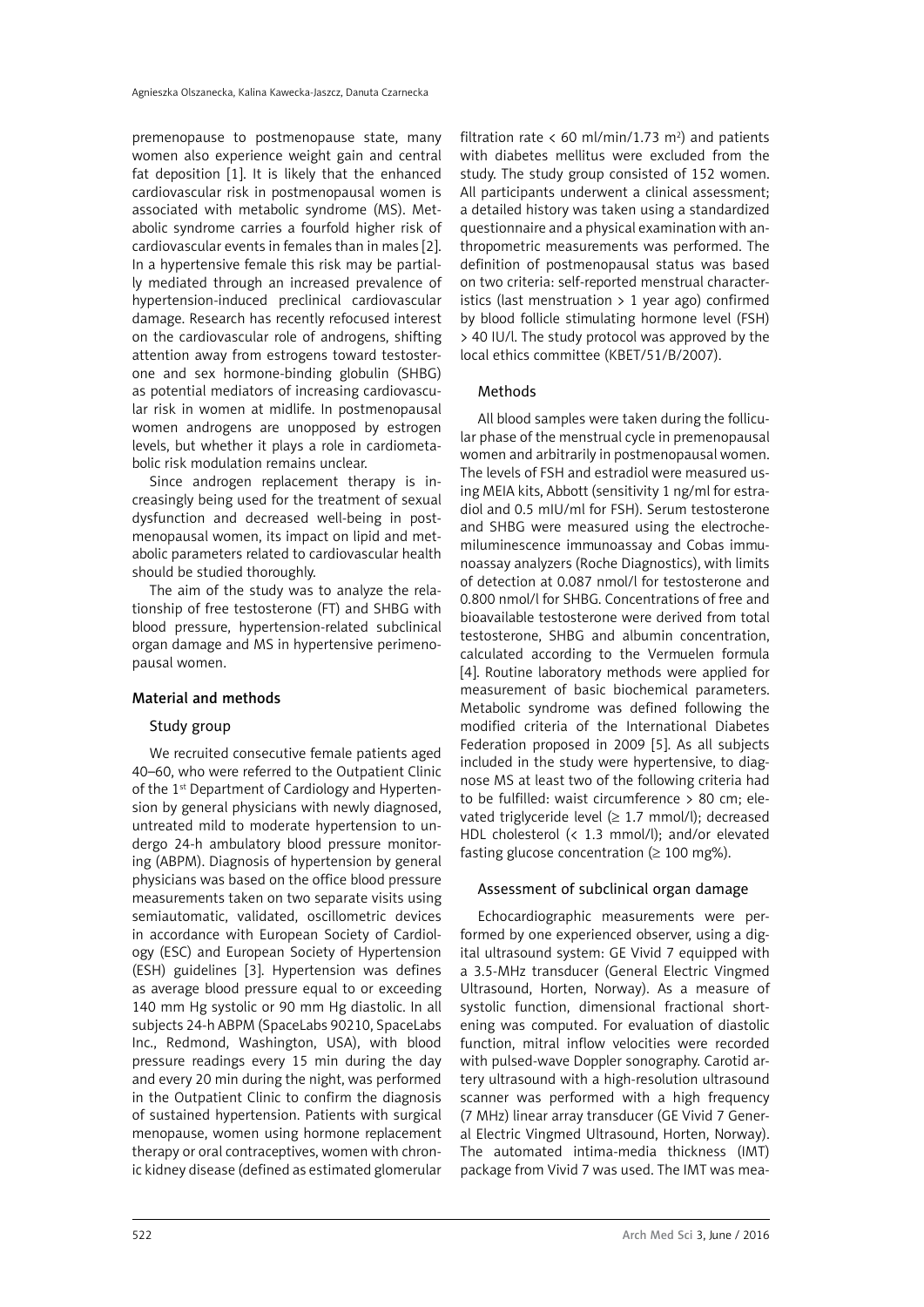sured in the far wall of the common carotid artery at a 1 cm distance from the carotid bifurcation in a single frame during the end-diastolic phase. The presence of at least one carotid atherosclerotic plaque (defined as a focal thickening greater than 1.5 mm) or diffuse intima-media thickening (the average common carotid wall thickness exceeding 0.9 mm) was taken as evidence of vascular alterations.

The measurement of carotid-femoral pulse wave velocity (PWV) was performed using the Sphygmo-Cor system (AtCor Medical, Sydney, Australia; Model MM3; software version 6.31). Detailed methodology of the assessment of subclinical organ damage has been published elsewhere [6].

# Statistical analysis

Statistica 10.0 software was used for data management and statistical analysis (StatSoft, Statistica 10.0, Tulsa, Oklahoma, USA). The Shapiro-Wilk test was used to check the normality of distribution of analyzed variables. As the distributions of SHBG and FT concentrations were skewed, these values were log-transformed in order to improve normality for statistical testing. Continuous variables were compared by analysis of variance (ANOVA), using Student's *t* -test for dual comparisons. Analysis of categorical data was carried out by the  $\chi^2$  test. Linear regression and multiple linear regression models were used to test the independent role of sex hormones and cardiometabolic risk factors and parameters of subclinical organ damage. Logistic regression models were performed in order to determine the odds ratio of the MS by quartiles of endogenous sex hormone levels. Models were adjusted for age. Since body mass index (BMI) is strongly associated with sex hormones as well as many MS components, analyses were repeated with additional adjustment for BMI as a continuous variable to control for confounding. The last model also included as a covariate menopausal status or estrogen concentration.

# Results

# Study group characteristics

Mean age of the study group was  $51.0 \pm 3.5$ years. The prevalence of MS was 41% (63 patients). Characteristics of the study group in reference to the presence of MS are presented in Table I.

# Relationship between FT, SHBG and MS

Women with MS, in both the premenopausal and postmenopausal group, had significantly higher FT concentration and lower SHBG concentration (Table II). Sex hormone binding globulin was significantly lower in postmenopausal compared to premenopausal women. There were no significant differences in FT concentration between pre- and postmenopausal females (Table II).

Analyzing the relationship between FT, SHBG and MS components, we found that the strongest association with FT was present for HDL cholesterol (Pearson's correlation coefficient: *r* = –0.54, *p* < 0.001), waist circumference (*r* = 0.24, *p* = 0.03) and triglyceride concentration  $(r = 0.27, p = 0.02)$ . Body mass index showed a positive association with FT, which was of borderline statistical significance  $(r = 0.22, p = 0.05)$ . We did not observe a correlation between FT and fasting glucose concentration ( $r = 0.02$ ,  $p = 0.81$ ) or blood pressure  $(r = 0.20, p = 0.08)$ . Similarly, SHBG did not correlate with blood pressure values  $(r = -0.09, p = 0.45)$ , but correlated significantly with HDL cholesterol (*r* = 0.49, *p* < 0.001), BMI (*r* = –0.37, *p* < 0.001), waist circumference  $(r = -0.32, p = 0.006)$  and triglyceride concentration ( $r = -0.23$ ,  $p = 0.04$ ).

The differences in MS components across quartiles of FT and SHBG are summarized in Tables III and IV. The increase in number of MS components was accompanied by higher concentration of FT (Figure 1). An opposite relationship was detected for SHBG concentration (Figure 2).

The odds ratio of MS per quartile increment in FT was 2.44 (95% CI: 1.43–4.14), and after adjustment for age, menopausal status and BMI it was still significant 2.06 (95% CI: 1.16–3.65). The odds ratio of MS per quartile decrement in SHBG was 2.18 (95% CI: 1.29–3.68), but after adjustment for age and BMI it lost its significance (adjusted odds ratio 1.68, 95% CI: 0.97–3.05).

# Relationship between FT, SHBG and target organ damage

Multivariate linear regression analysis revealed that FT independently of age, BMI, systolic blood pressure and menopausal status was inversely related to the parameter of left ventricular diastolic function (mitral inflow velocities E/A ratio) and subclinical atherosclerosis assessed by carotid IMT thickness (Table V). Including parameters of lipid profile in the multivariate analysis did not change the results. Left ventricular mass (LVM) and parameters of arterial stiffness were not related to testosterone concentration in the examined group (LVM indexed to height *r* = 0.05, *p* = 0.63; PWV *r* = 0.04, *p* = 0.75).

We observed a significant negative correlation between SHBG and LVM (correlation coefficient for LVM indexed to height:  $r = -0.30$ ,  $p = 0.007$ ). and diastolic function (E/A:  $r = 0.33$ ,  $p = 0.002$ ) but not with vascular phenotypes (IMT: *r* = –0.13, *p* = 0.24, PWV: *r* = –0.15, *p* = 0.21). In multivariate linear regression analysis the relationship between SHBG and LVM was mainly BMI dependent.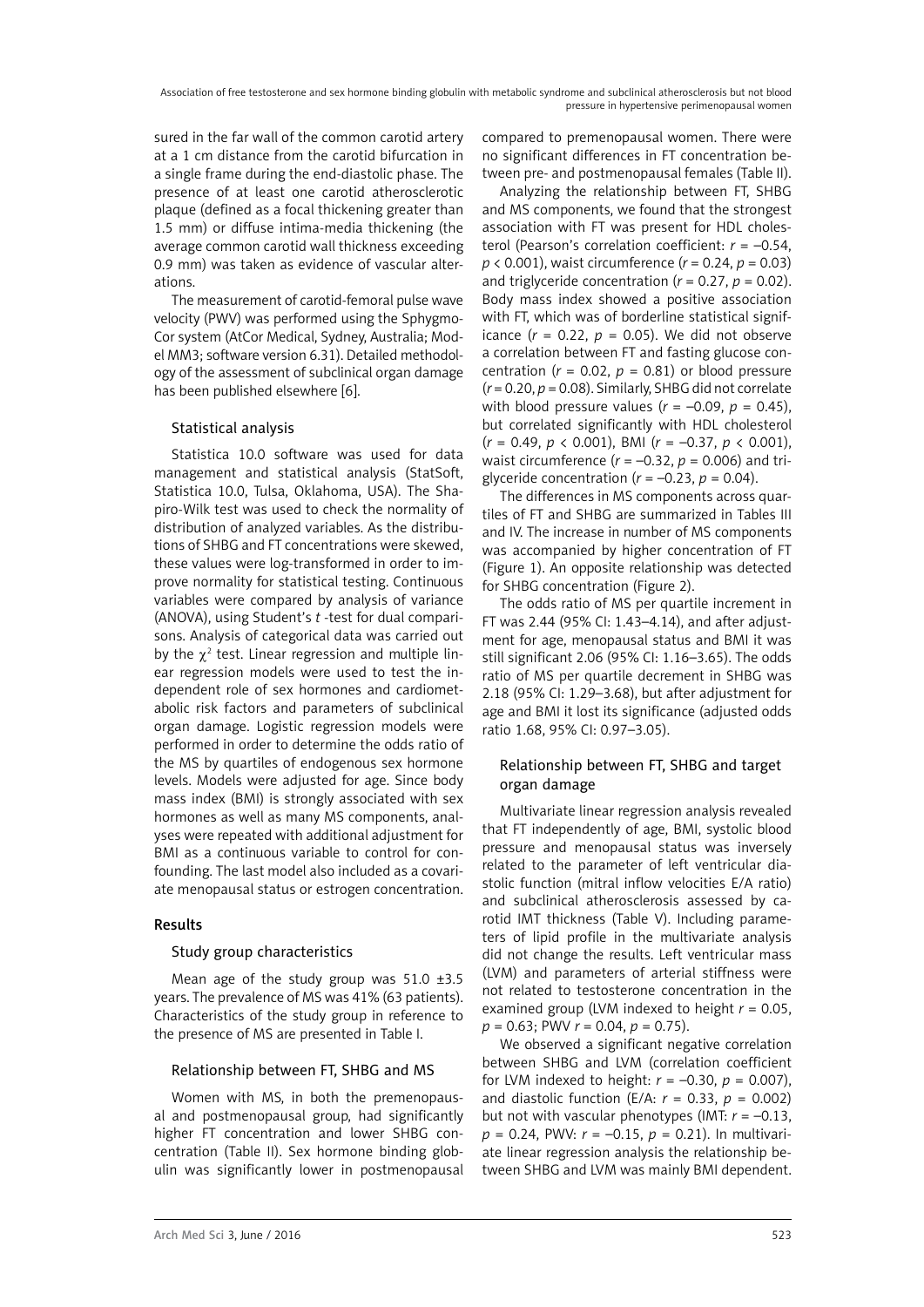| Parameter                      | Metabolic syndrome                              |                 |           |
|--------------------------------|-------------------------------------------------|-----------------|-----------|
|                                | <b>No</b><br><b>Yes</b><br>$N = 89$<br>$N = 63$ |                 |           |
| Age [years]                    | $50.9 \pm 2.4$                                  | $51.1 \pm 3.2$  | <b>NS</b> |
| Postmenopausal, n (%)          | 41(46.1)                                        | 32 (50.8)       | NS.       |
| Body weight [kg]               | $69.2 + 9.7$                                    | 75.5 ±8.4       | < 0.001   |
| Body height [cm]               | $162.9 \pm 5.8$                                 | 162.6 ±4.8      | <b>NS</b> |
| BMI [kg/m <sup>2</sup> ]       | $26.0 \pm 3.2$                                  | $28.5 \pm 2.6$  | < 0.001   |
| Waist circumference [cm]       | $83.6 \pm 8.4$                                  | $89.8 + 7.1$    | < 0.001   |
| Office SBP [mm Hg]             | 151.0 ±12.6                                     | 163.4 ±20.0     | 0.03      |
| Office DBP [mm Hg]             | 89.0 ±10.6                                      | $93.4 \pm 12.3$ | <b>NS</b> |
| Heart rate [/min]              | $73.4 + 9.2$                                    | $78.1 \pm 10.3$ | 0.05      |
| 24-h ABPM SBP [mm Hg]          | 132.9 ±6.5                                      | $133.9 + 8.5$   | <b>NS</b> |
| 24-h ABPM DBP [mm Hg]          | $81.2 \pm 6.8$                                  | $82.8 + 9.2$    | <b>NS</b> |
| Glucose [mmol/l]               | $4.9 \pm 0.4$                                   | $5.3 \pm 0.6$   | < 0.001   |
| Total cholesterol [mmol/l]     | $5.4 \pm 0.9$                                   | $5.7 \pm 0.9$   | < 0.0001  |
| LDL cholesterol [mmol/l]       | $3.1 \pm 0.9$                                   | $3.4 \pm 0.7$   | 0.02      |
| HDL cholesterol [mmol/l]       | $1.7 \pm 0.3$                                   | $1.3 \pm 0.3$   | < 0.0001  |
| Triglycerides [mmol/l]         | $1.2 \pm 0.8$                                   | $2.3 \pm 1.2$   | < 0.0001  |
| Estradiol [pg/ml]              | 59.8 ±65.2                                      | 44.7 ±40.8      | <b>NS</b> |
| <b>FSH [IU/l]</b>              | $41.4 \pm 37.7$                                 | 38.6 ±30.9      | <b>NS</b> |
| Total testosterone [nmol/l]    | $1.06 \pm 0.56$                                 | $1.30 \pm 0.83$ | 0.05      |
| Free testosterone [pmol/l]     | $12.9 \pm 7.8$                                  | 22.36 ±16.7     | 0.001     |
| Log free testosterone [nmol/l] | $1.00 \pm 0.30$                                 | $1.24 \pm 0.31$ | 0.001     |
| SHBG [nmol/l]                  | $66.5 \pm 36.2$                                 | $40.6 \pm 20.1$ | 0.001     |
| Log SHBG [nmol/l]              | $1.77 + 0.21$                                   | $1.56 \pm 0.20$ | 0.001     |

Table I. Clinical characteristics of the study group with reference to the presence of metabolic syndrome. Data are expressed as mean values ± standard deviations (SD)

*BMI – body mass index, SBP – systolic blood pressure, DBP – diastolic blood pressure, ABPM – ambulatory blood pressure monitoring, FSH – follicle-stimulating hormone, SHBG – sex hormone binding globulin. P-value for Student's t-test for independent variables.*

Diastolic function was age and BMI related, and in the model including these variables SHBG was excluded from factors significantly influencing E/A.

## Discussion

The main finding of our study is a significant association of FT with MS, subclinical atherosclerosis and left ventricular diastolic function in middle aged women, independent of menopausal status. While hyperandrogenism is associated with the MS and increased risk of cardiovascular disease in premenopausal women with polycystic ovary syndrome [7], the relation between endogenous androgens and cardiovascular disease in postmenopausal women is complex. Serial measurements of testosterone in postmenopausal women showed that testosterone levels decrease after the menopause transition along with estradiol levels, but increased slowly with age in 9-year observation, such that by 70 years of age, the androgen levels were similar to levels found in premenopausal women [8]. The difference between pre- and postmenopausal women was that the androgen levels were unopposed by estrogen levels in postmenopausal women. Independently of menopausal status, in our study population increased FT was related to higher risk of MS. Among MS components the critical variables for this finding were the waist circumference, HDL concentration and triglyceride concentration. On the basis of our results we suggest that FT and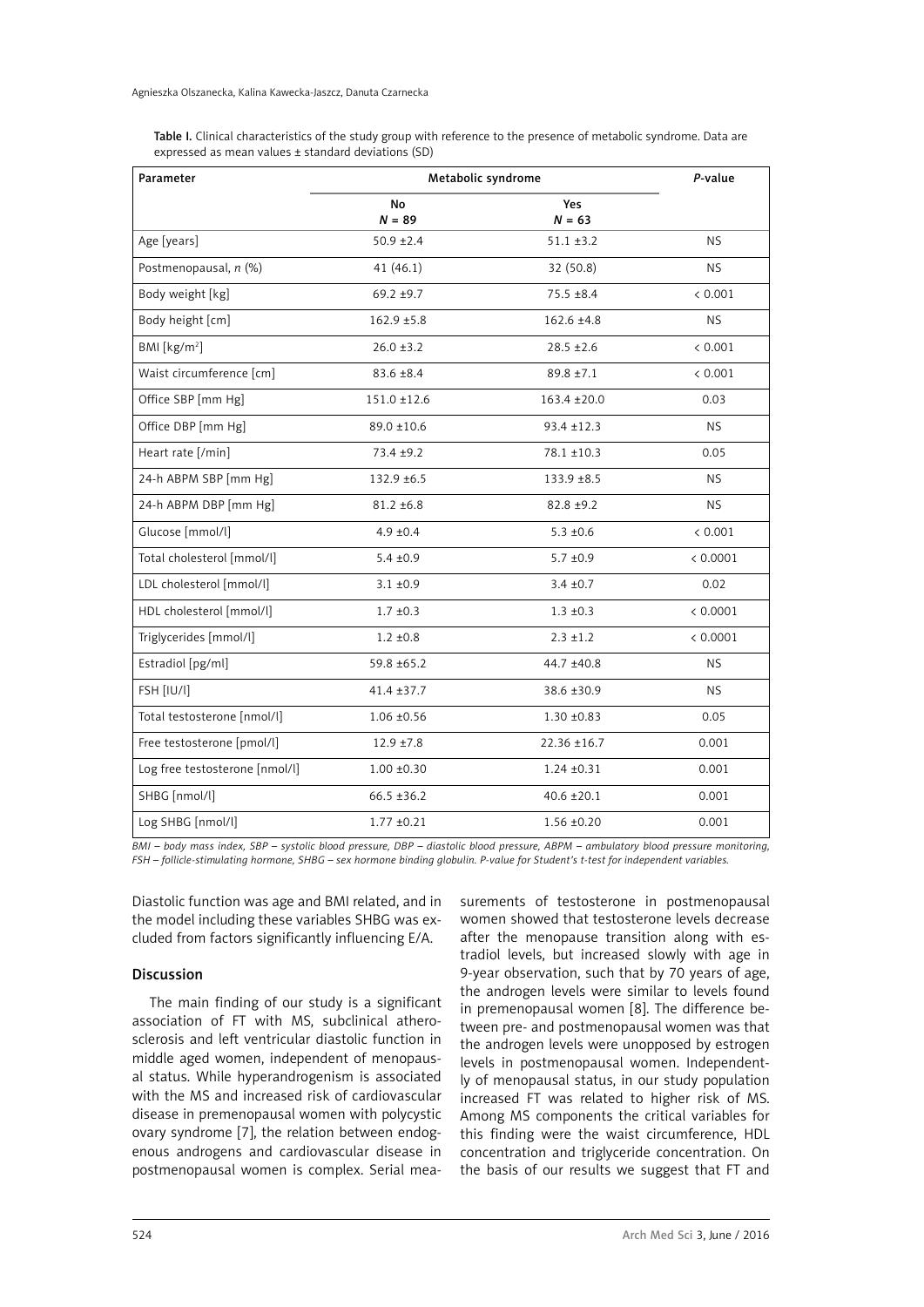Association of free testosterone and sex hormone binding globulin with metabolic syndrome and subclinical atherosclerosis but not blood pressure in hypertensive perimenopausal women

| Table II. Testosterone and SHBG concentration in pre- and postmenopausal women in relation to metabolic syn- |  |  |  |
|--------------------------------------------------------------------------------------------------------------|--|--|--|
| drome. Data are expressed as mean values $\pm$ standard deviations (SD)                                      |  |  |  |

| Parameter                      |                             | Premenopausal women          | P-value   | Postmenopausal women        |                              | P-value   |
|--------------------------------|-----------------------------|------------------------------|-----------|-----------------------------|------------------------------|-----------|
|                                | Metabolic<br>syndrome<br>No | Metabolic<br>syndrome<br>Yes |           | Metabolic<br>syndrome<br>No | Metabolic<br>syndrome<br>Yes |           |
|                                | $N = 48$                    | $N = 41$                     |           | $N = 31$                    | $N = 32$                     |           |
| Total testosterone [nmol/l]    | $1.19 \pm 0.53$             | $1.50 + 0.88$                | 0.04      | $0.93 + 0.56$               | $1.14 \pm 0.71$              | 0.07      |
| Free testosterone [pmol/l]     | $13.6 \pm 7.9$              | $22.2 \pm 13.0$              | 0.001     | $12.3 \pm 7.0$              | $22.4 + 9.0$                 | 0.001     |
| Log free testosterone [nmol/l] | $1.05 + 0.29$               | $1.28 \pm 0.23$              | 0.02      | $0.97 + 0.37$               | $1.19 \pm 0.39$              | 0.05      |
| SHBG [nmol/l]                  | $76.0 \pm 42.5$             | $43.3 \pm 16.9$              | 0.01      | $57.7 + 27.0*$              | $38.2 + 22.1^{\circ}$        | 0.02      |
| Log SHBG [nmol/l]              | $1.82 + 0.21$               | $1.62 + 0.16$                | 0.005     | $1.71 \pm 0.21$             | $1.52 \pm 0.23$              | 0.01      |
| Estradiol [pg/ml]              | $87.8 \pm 70.9$             | 72.4 ±44.3                   | <b>NS</b> | $19.5 \pm 17.3*$            | $19.2 \pm 7.4^{\circ}$       | <b>NS</b> |
| FSH [IU/l]                     | $10.7 + 9.1$                | $12.3 \pm 10.7$              | <b>NS</b> | $74.9 \pm 26.9*$            | 63.9 ± 21.0 $^{\circ}$       | <b>NS</b> |

*SHBG – sex hormone binding globulin, FSH – follicle-stimulating hormone. \*P-value < 0.05 vs. premenopausal without MS, ^p-value < 0.05 vs. premenopausal with MS. P-value for Student's t-test for independent variables.*

Table III. Metabolic syndrome components in quartiles of free testosterone concentration

| Free testosterone<br>quartiles | Waist<br>circumference<br>$\lceil$ cm $\rceil$ | Systolic blood<br>pressure<br>[mm Hg] | Triglyceride<br>concentration<br>[mmol/l] | <b>HDL</b> cholesterol<br>concentration<br>[mmol/l] | Glucose<br>concentration<br>[mmol/l] |
|--------------------------------|------------------------------------------------|---------------------------------------|-------------------------------------------|-----------------------------------------------------|--------------------------------------|
| Q <sub>1</sub>                 | $80.0 \pm 8.2$                                 | $151.4 \pm 10.9$                      | $1.06 \pm 0.34$                           | $1.70 \pm 0.34$                                     | $5.00 \pm 0.47$                      |
| O <sub>2</sub>                 | $84.6 \pm 9.7$                                 | $152.6 \pm 15.6$                      | $1.21 \pm 0.54$                           | $1.58 + 0.33$                                       | $4.91 \pm 0.58$                      |
| Q3                             | $86.2 + 9.9$                                   | $154.6 \pm 17.8$                      | $1.86 + 0.60$                             | $1.47 + 0.24$                                       | $5.11 \pm 0.27$                      |
| O <sub>4</sub>                 | $92.0 \pm 8.7$                                 | $158.1 \pm 13.9$                      | $1.94 + 0.76$                             | $1.28 + 0.23$                                       | $5.43 \pm 0.55$                      |
| $P$ -value                     | 0.02                                           | 0.27                                  | 0.02                                      | 0.004                                               | 0.30                                 |

*P-value for linear trend ANOVA analysis.* 

Table IV. Metabolic syndrome components in quartiles of SHBG concentration

| <b>SHBG</b> quartiles | Waist<br>circumference<br>[cm] | Systolic blood<br>pressure<br>[mm Hg] | Triglyceride<br>concentration<br>[mmol/l] | <b>HDL</b> cholesterol<br>concentration<br>[mmol/l] | Glucose<br>concentration<br>[mmol/l] |
|-----------------------|--------------------------------|---------------------------------------|-------------------------------------------|-----------------------------------------------------|--------------------------------------|
| Q <sub>1</sub>        | $92.1 \pm 8.6$                 | $159.9 \pm 13.1$                      | $1.87 + 0.60$                             | $1.28 + 0.24$                                       | $5.39 + 0.80$                        |
| Q <sub>2</sub>        | $87.4 \pm 10.3$                | $157.3 \pm 16.4$                      | $1.74 \pm 0.50$                           | $1.50 + 0.26$                                       | $5.04 \pm 0.30$                      |
| Q3                    | $83.6 + 8.7$                   | $150.0 \pm 17.1$                      | $1.27 + 0.36$                             | $1.55 + 0.33$                                       | $5.11 \pm 0.67$                      |
| O <sub>4</sub>        | $79.7 \pm 8.0$                 | $151.2 \pm 10.8$                      | $1.02 + 0.52$                             | $1.71 \pm 0.34$                                     | $4.79 \pm 0.34$                      |
| $P$ -value            | 0.01                           | 0.41                                  | 0.01                                      | 0.005                                               | 0.03                                 |

*SHBG – sex hormone binding globulin. P-value for linear trend ANOVA analysis.* 

SHBG are strongly related to abdominal obesity. Data on the relationship between obesity and testosterone concentration in women are conflicting, with either an increase [9–12] or no change [13– 16] in BMI or waist circumference with increasing testosterone levels. The cross-sectional nature of most studies, including ours, rules out conclusions on cause-and-effect relationships. There are data suggesting that testosterone levels can be modulated in response to metabolic signals, rather than the opposite. Adipose tissue, with its 17b-hydroxysteroid dehydrogenase activity, has

been suggested to be an important site of peripheral testosterone production [17, 18]. Moreover, studies analyzing the changes in testosterone after weight and body fat loss in overweight postmenopausal women showed that weight loss was followed by a significant decrease in testosterone concentration [19, 20]. Conversely, studies examining the influence of testosterone treatment on changes in body composition showed an increase of body weight [21, 22]. These observations are further supported by the data on the influence of testosterone administration on fat metabolism. In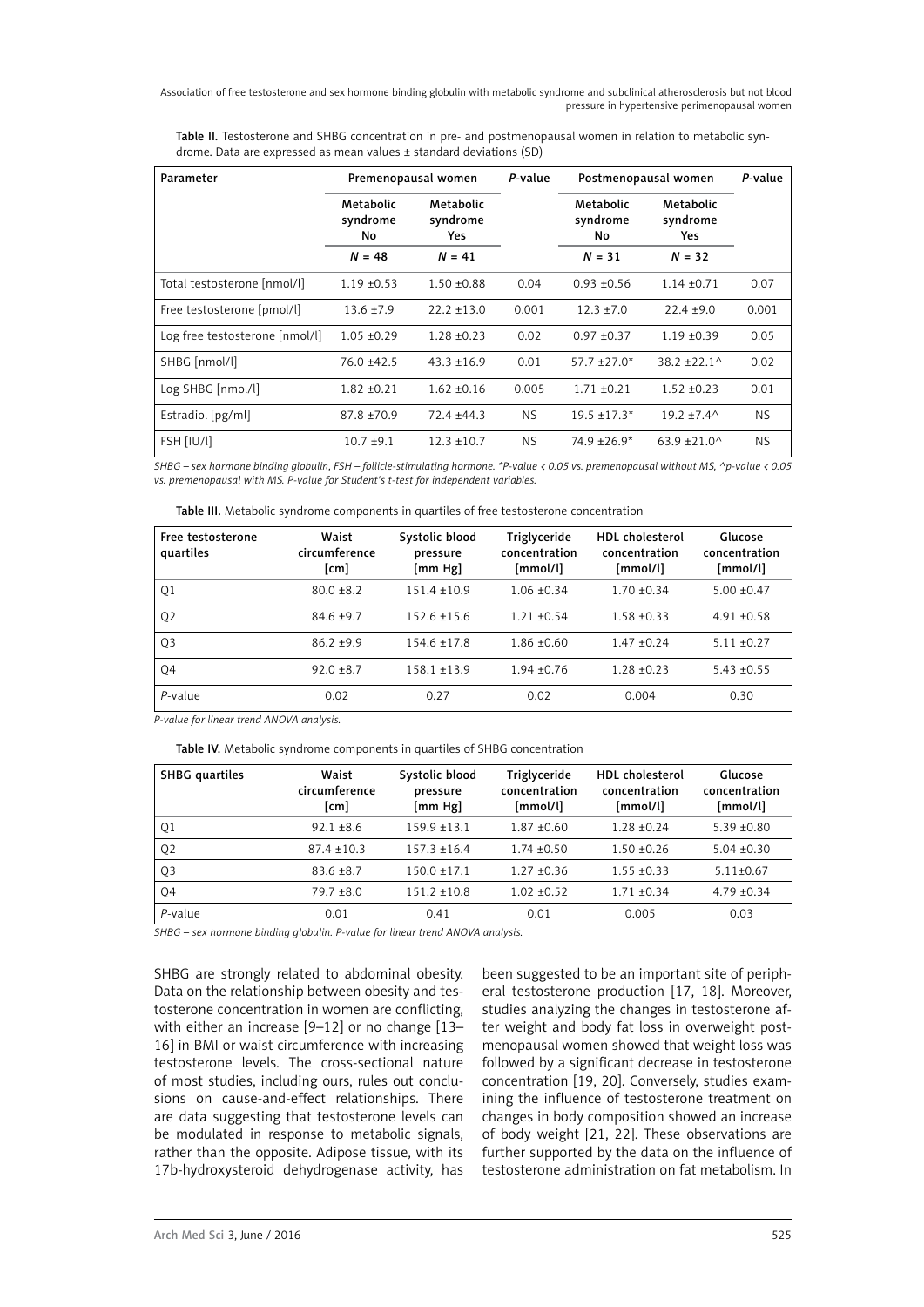



Table V. Multiple linear regression models to test the predictive value of free testosterone for parameters of left ventricular diastolic function and carotid intima-media thickness

| Variable                               | Multiple linear<br>regression model |         |  |
|----------------------------------------|-------------------------------------|---------|--|
|                                        | β                                   | P-value |  |
| IMT:                                   |                                     |         |  |
| Free testosterone log<br>(log [ng/ml]) | 0.34                                | 0.009   |  |
| Age [years]                            | 0.41                                | 0.003   |  |
| SBP [mm Hg]                            | 0.33                                | 0.001   |  |
| BMI [ $kg/m2$ ]                        | 0.13                                | 0.19    |  |
| Menopause (1 – yes, 0 – no)            | $-0.05$                             | 0.97    |  |
| Coefficient of determination $R^2$     |                                     | 0.41    |  |
| $E/A$ :                                |                                     |         |  |
| Free testosterone log<br>(log [ng/ml]) | $-0.19$                             | 0.05    |  |
| Age [years]                            | $-0.23$                             | 0.07    |  |
| SBP [mm Hg]                            | $-0.06$                             | 0.53    |  |
| BMI [ $kg/m2$ ]                        | $-0.23$                             | 0.03    |  |
| Menopause (1 – yes, 0 – no)            | $-0.22$                             | 0.09    |  |
| Coefficient of determination $R^2$     | 0.38                                |         |  |

postmenopausal women oral administration of testosterone was associated with a decrease in hormone-sensitive lipase expression in subcutaneous fat tissue, which may explain the shift of fat accumulation towards the visceral abdominal area in this group of patients [23].

Contrary to our prediction, we did not observe a relationship between testosterone and blood pressure. The studies on associations between androgens and blood pressure in menopausal women brought inconsistent results. Similarly as in our group, Patel *et al.* [24] in a large group of





postmenopausal women found a significant relationship between increased testosterone and MS, but blood pressure values across quartiles of testosterone concentration were comparable. In contrast, in the population-based sample of women, a positive association between total testosterone and blood pressure in cross-sectional and longitudinal analyses was shown [25]. It should be noted that in both *in-vitro* [26] and *in-vivo* [27] studies testosterone presents vasodilatory properties. This positive effect on vascular wall diameters can be attenuated by proatherogenic effects of testosterone, as observed in other studies. In vitro data suggest that testosterone may increase monocyte adhesion to the vascular endothelium [28]. Studies investigating the relation between testosterone and parameters of atherosclerosis in females have yielded contradictory results. Some studies found that higher levels of androgens and SHBG were associated with a reduced level of atherosclerosis [29–31]; however, others found a positive association between testosterone and indices of atherosclerosis [32, 33].

Our study gives further support to observations on the positive association between FT concentration and subclinical atherosclerosis.

There are only two studies examining the relationship of endogenous androgens with arterial stiffness in postmenopausal women. Creatsa *et al.* found that increased testosterone was associated with increase in arterial stiffness in women [34]. Another study in postmenopausal women on hemodialysis indicated a relationship between extremely low testosterone and increased vascular stiffness [35]. We did not find a relationship between arterial stiffness determined by carotid femoral pulse wave velocity and FT or SHBG. It cannot be excluded that the relationship between androgen concentration and arterial stiffness is U-shaped, but the limited data from observational studies in women do not allow us to draw conclusions.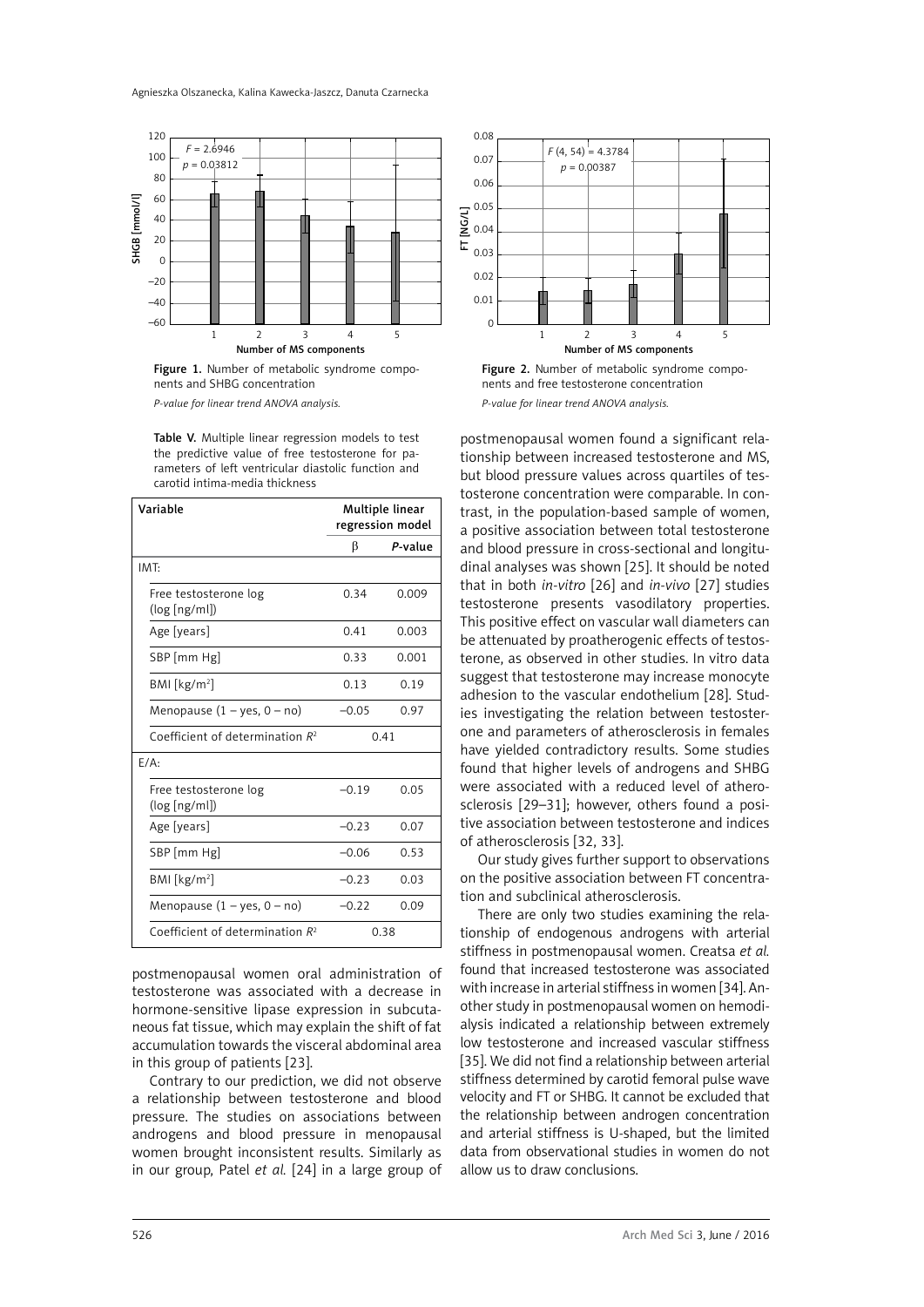Association of free testosterone and sex hormone binding globulin with metabolic syndrome and subclinical atherosclerosis but not blood pressure in hypertensive perimenopausal women

Increased left-ventricular mass is an important cardiovascular risk factor for morbidity and mortality. Available data revealed that the changes in left-ventricular mass in response to age and hypertrophic stimuli are different in men and women [36]. These differences are especially pronounced in people over 50 years old, in whom reproductive hormone concentrations have fallen. Only one study examined the relationship of sex hormones with heart structure in both sexes [37]. The authors, using MRI, assessed the cardiac mass and right ventricular performance in a large cohort free from cardiovascular disease. Higher levels of testosterone and dehydroepiandrostenedione were associated with greater right ventricular mass in men. In women there was no correlation of testosterone with cardiac mass. Sex hormone binding globulin showed a correlation with right ventricular mass in both sexes, but this association was attenuated and not statistically significant when fully adjusted for covariates. Similar data were obtained in our analyses. Testosterone did not show a relationship with left ventricular mass, while the relation of SHBG with left ventricular mass was BMI dependent.

*In vitro* studies show that estrogens have antiproliferative effects on cardiac fibroblasts [38] and vascular smooth-muscle cells [39], while testosterone increases proliferation of myocytes and fibroblasts [40].

The shift in estrogen to androgen ratio during the menopausal transition in hypertensive subjects characterized by the increased ventricular loading condition may predispose not only to changes in ventricular mass but also to ventricular compliance influencing diastolic function [41]. Analyzing the relationship between mitral inflow parameters, we found that FT was inversely related to diastolic function. To our knowledge, this is the first report on the relation of androgens in perimenopausal women with left ventricular diastolic function.

The present study has several limitations. The cross-sectional character of the study means that it can explain only associations, not causality. Second, as the study population consisted of mild and moderate hypertensive females, it is not enough to extrapolate our results to other groups. Third, we used automated electrochemiluminescence immunoassay for the quantification for total testosterone and SHBG, not liquid chromatography tandem mass spectrometry. Additionally, calculation of FT using the Vermeulen method may not correlate precisely with directly measured circulating FT. However, immunoassay of total testosterone and calculation of FT are widely accepted methods used in large studies, since measurement of total testosterone by mass spectrometry and FT by equilibrium dialysis is impractical.

In conclusion, in middle-aged hypertensive women independently of menopausal status free testosterone concentration is associated with increased risk of metabolic syndrome.

Free testosterone concentration is positively associated with parameters of subclinical atherosclerosis in the carotid artery and negatively with diastolic function of the left ventricle.

Whether FT is a marker or mediator of cardiovascular disease in this population merits further investigation.

# Conflict of interest

The authors declare no conflict of interest.

References

- 1. Cifkova R, Pitha J, Lejskova M, Lanska V, Zecova S. Blood pressure around the menopause: a population study. J Hypertens 2008; 26: 1976-82.
- 2. Alberti KG, Eckel RH, Grundy SM, et al. Harmonizing the metabolic syndrome: a joint interim statement of the International Diabetes Federation Task Force on Epidemiology and Prevention; National Heart, Lung, and Blood Institute; American Heart Association; World Heart Federation; International Atherosclerosis Society; International Association for the Study of Obesity. Circulation 2009; 120: 1640-5.
- 3. Mancia G, Fagard R, Narkiewicz K, et al. 2013 Practice guidelines for the management of arterial hypertension of the European Society of Hypertension (ESH) and the European Society of Cardiology (ESC): ESH/ESC Task Force for the Management of Arterial Hypertension. J Hypertens 2013; 31: 1925-38.
- 4. Vermeulen A, Verdonck L, Kaufman JM. A critical evaluation of simple methods for the estimation of free testosterone in serum. J Clin Endocrinol Metab 1999; 84: 3666-72.
- 5. Alberti KG, Eckel RH, Grundy SM, et al. International Diabetes Federation Task Force on Epidemiology and Prevention. Harmonizing the metabolic syndrome: a joint interim statement of the International Diabetes Federation Task Force on Epidemiology and Prevention; National Heart, Lung, and Blood Institute; American Heart Association; World Heart Federation; International Atherosclerosis Society; and International Association for the Study of Obesity. Circulation 2009; 120: 1640-5.
- 6. Olszanecka A, Dragan A, Kawecka-Jaszcz K, Czarnecka D. Influence of metabolic syndrome and its components on subclinical organ damage in hypertensive perimenopausal women. Adv Med Sci 2014; 59: 232-9.
- 7. Cebeci F, Onsun N, Mert M. Insulin resistance in women with hirsutism. Arch Med Sci 2012; 8: 342-6.
- 8. Laughlin GA, Barrett-Connor E, Kritz-Silverstein D, von Mühlen D. Hysterectomy, oophorectomy, and endogenous sex hormone levels in older women: the Rancho Bernardo Study. J Clin Endocrinol Metab 2000; 85: 645-51.
- 9. Baglietto L, English DR, Hopper JL, et al. Circulating steroid hormone concentrations in postmenopausal women in relation to body size and composition. Breast Cancer Res Treat 2009; 115: 171-9.
- 10. Bezemer ID, Rinaldi S, Dossus L, et al. C-peptide, IGF-I, sex-steroid hormones and adiposity: a cross-sectional study in healthy women within the European Prospec-